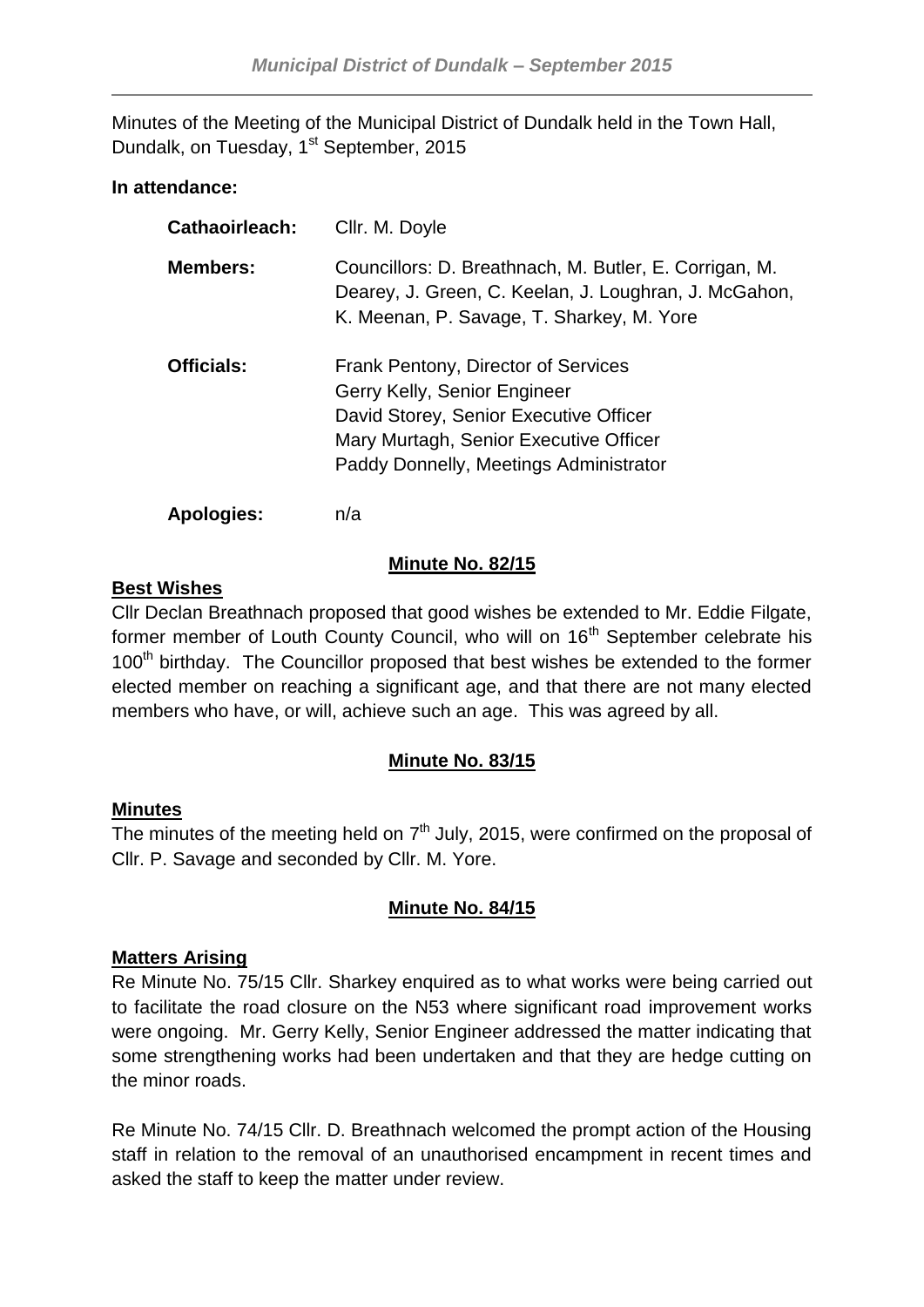Re Minute No. 75/15 Cllr. C. Keelan raised the matter of low cost safety measures and speed cushions in the vicinity of Dowdallshill.

Re Minute 73/15 Cllr. C. Keelan raised the matter of the role of An Garda Síochána at the pattern in Dowdallshill and commented that the work by An Garda Síochána was what was necessary on the day and thanked them for their role.

The matter of the attendance of staff from the Infrastructure section at every second meeting was raised, and this will be addressed in due course by the Director of Services.

# **Minute No. 85/15**

# **Municipal Budget Allocations 2015**

The Cathaoirleach, Cllr. Maria Doyle outlined that this matter had been dealt with as per Minute 80/15 at the July meeting, and enquired whether a full list of footpaths had been generated by the Engineering staff. Mr. G. Kelly advised that the list was currently being drafted and will be circulated to the members in due course.

# **Minute no. 86/15**

# **Housing and Communities Progress Report**

Mr. David Storey, Senior Executive Officer, presented the Housing and Communities Progress report dated 24<sup>th</sup> August 2015 and addressed the members queries in relation to same, which included the role of the Louth Volunteer Network in the Cox's Demesne Regeneration Project, the homelessness situation across the county, the Clos Na Mara proposed development of 10 units, and the ongoing rent assessment programme.

# **Minute No. 87/15**

# **Infrastructure, Operations and Marine Progress Reports**

Mr. Gerry Kelly presented the September report in respect of Operations, Marine and Infrastructure. The Senior Engineer addressed queries in relation to the Bellurgan embankment, the proposed works in regard to improvement of footpaths in the Clanbrassil Street area, low cost safety measures and river bed de-silting.

In responding to members queries, Mr. Kelly advised that Infrastructure were interested in stock piling appropriate material for use on the Bellurgan embankment project and he would ask members to contact Mr. Frank Magee, Senior Executive Engineer in the Infrastructure Department if they could identify a source of material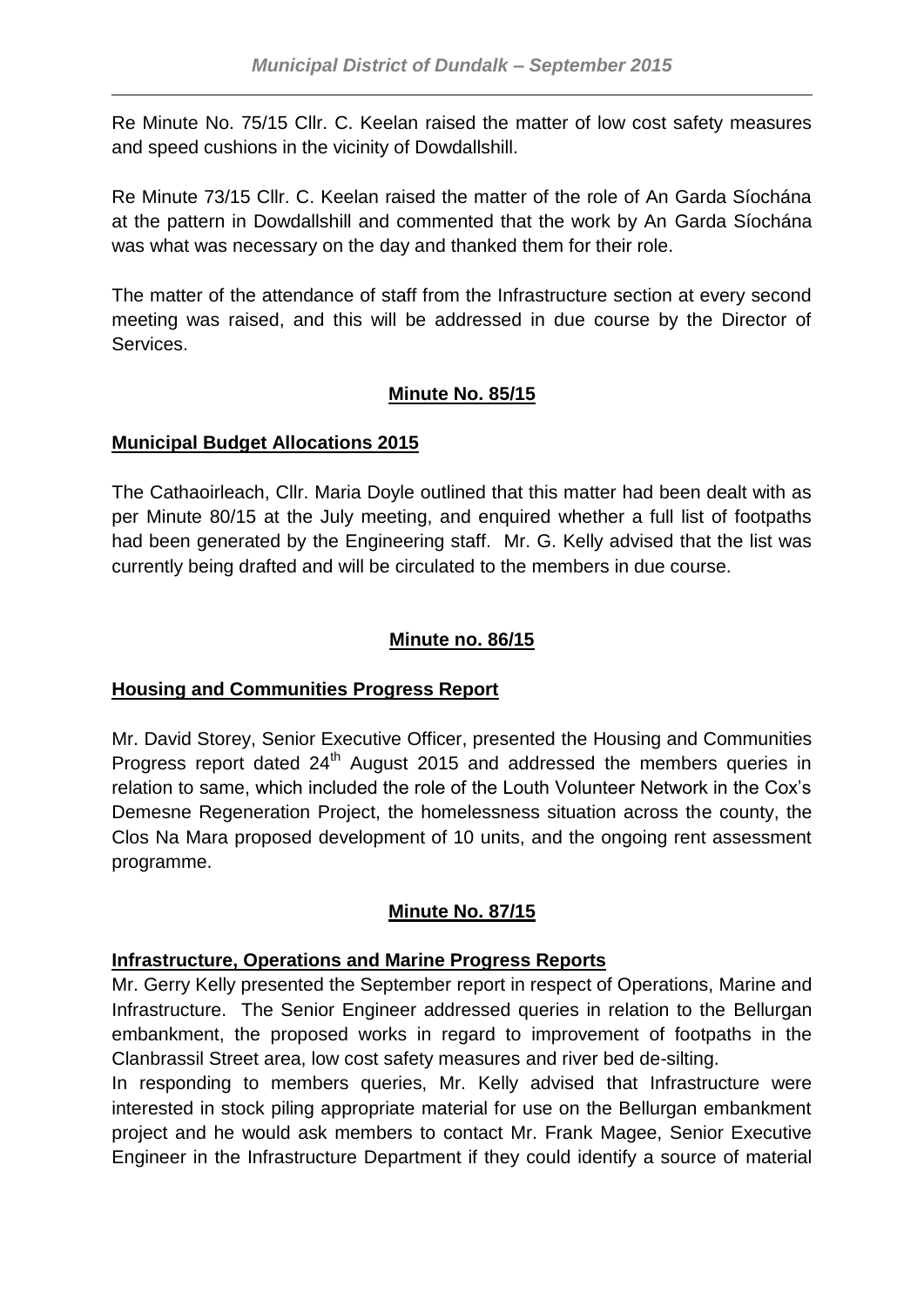that may be used for the project and Mr. Magee will arrange to have same stock piled in an appropriate location.

## **Minute No. 88/15**

## **Special Speed Limits**

Mr. Gerry Kelly raised the matter of the proposed 30kph speed limit in housing estates and advised the members that 26 estates had responded to the call and that these were currently being considered. In discussion with the members, Mr. Kelly confirmed that late submissions would be accepted from estates that were unaware of the initial call for requests in respect of this new speed limit.

Mr. Kelly explained to the members that the intention would be, subject to funding, to roll out the 30kph scheme across the estates in the coming years. The initial roll out would see the introduction of a speed limit scheme, followed by the erection of speed limit signs in the estates with ongoing assessment of speed limits. Where speed limits were seen not to have reduced, additional signage would be erected. If this did not address the matter they would, in accordance with the policy adopted by Council, examine the possibility of the instillation of measures to reduce seeding. Mr. Kelly pointed out that it would be important that the majority of residents were in agreement with such measures being put into the estates, in order to have complete cooperation in regard to their instillation.

Cllr. Breathnach encouraged the introduction of variable speed signs which could be moved from place to place in the county, as they are more effective and give immediate information to drivers of what speeds they are travelling at.

## **Minute No. 89/15**

**Notice of Motion Proposed by: Cllr. Declan Breathnach Seconded by: Cllr. Peter Savage**

"That the additional funding for roads allocated to Louth in 2015 be used to improve the various roads listed as tertiary and priority be given to roads already on file who requested consideration for both CIS and LIS schemes as funding became available. Further, that the percentage suggested by the circular of 10% for LIS and 20% for CIS be the minimum spent on these roads."

## **Reply**

**The roads budget has been reduced by close to 50% since 2008, and since then the funding has been allocated to roads carrying the most traffic and which were capable of being maintained without major expenditure. This maximised the benefits gained by the travelling public and made complete sense from an asset management perspective. As a result, very little has been**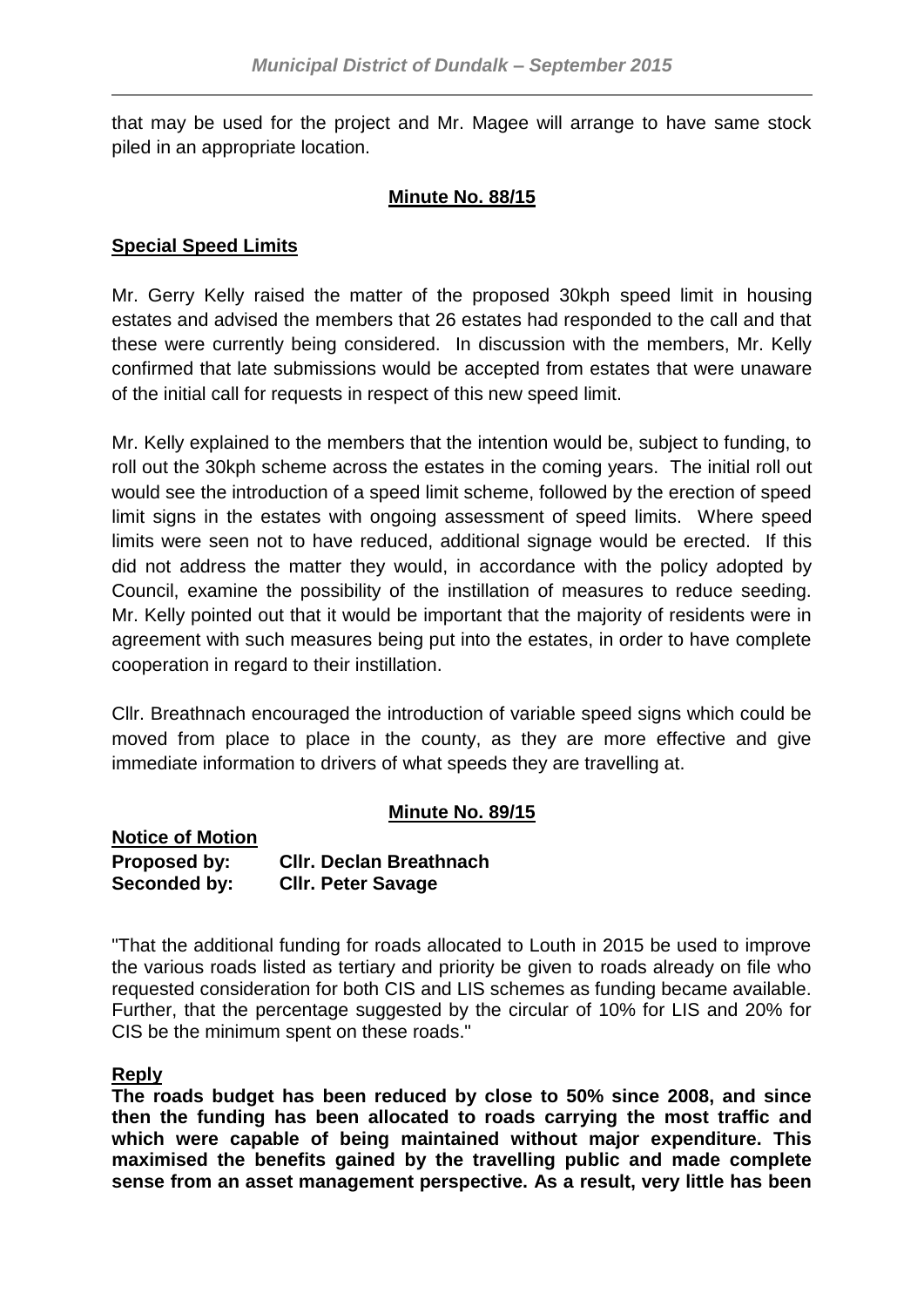**spent on local tertiary roads and no Local Improvement Schemes(LIS) have been carried out. LIS's are works on private lanes and as we cannot maintain all the roads in public ownership then it is unreasonable to spend scarce resources on private lanes.**

**In 2013 and 2014 additional grant aid was provided to carry out CIS schemes. However, no additional funding was provided in 2015, but the option of allocating a percentage of our grants to CIS was allowed. However, when the additional grants were announce in July, it did not allow sufficient time to put together an equitable, transparent scheme for 2015, that would have the expenditure incurred within the time limits laid down by the Department. In addition, the principle of spending our grants on schemes which maximised the benefit to the travelling public would not have been met. Therefore, it is not proposed to carry out any CIS or LIS with the additional grant aid as requested. The additional grant aid is to be spent as indicated in the Operations Report.**

#### **Minute No. 90/15**

**Notice of Motion Proposed by: Cllr. John McGahon Seconded by: Cllr. Peter Savage**

"In order to preserve the aesthetic beauty of Carlingford Village, Louth County Council should (a) remove the fencing panels alongside the Holy Trinity Wall on Church Yard, and (b) repair the Ghan House Tower wall which has become derelict in recent years."

## **Reply**

**The wall at the Holy Trinity Church is unstable and the fencing is there to protect the public from falling masonry. The responsibility for the wall rests with the Representative Church Body, and until such time as the wall is secured the fencing will have to remain.**

**The damage to the wall at Ghan House is a result of works carried out when the new sewer was being laid in Carlingford. As the contractor involved is no longer in business, the responsibility for the repairs has fallen to Louth County Council. Some discussions with the owner of Ghan House have taken place over the years, without a resolution being found. The matter does need to be brought to a conclusion and funding needs to be found to carry out the work.**

## **Minute No. 91/15**

**Notice of Motion Proposed by: Cllr. Maria Doyle Seconded by: Cllr. Marianne Butler**

"That the resurfacing of Sandfield Gardens, Blackrock be included on the work programme for 2016"